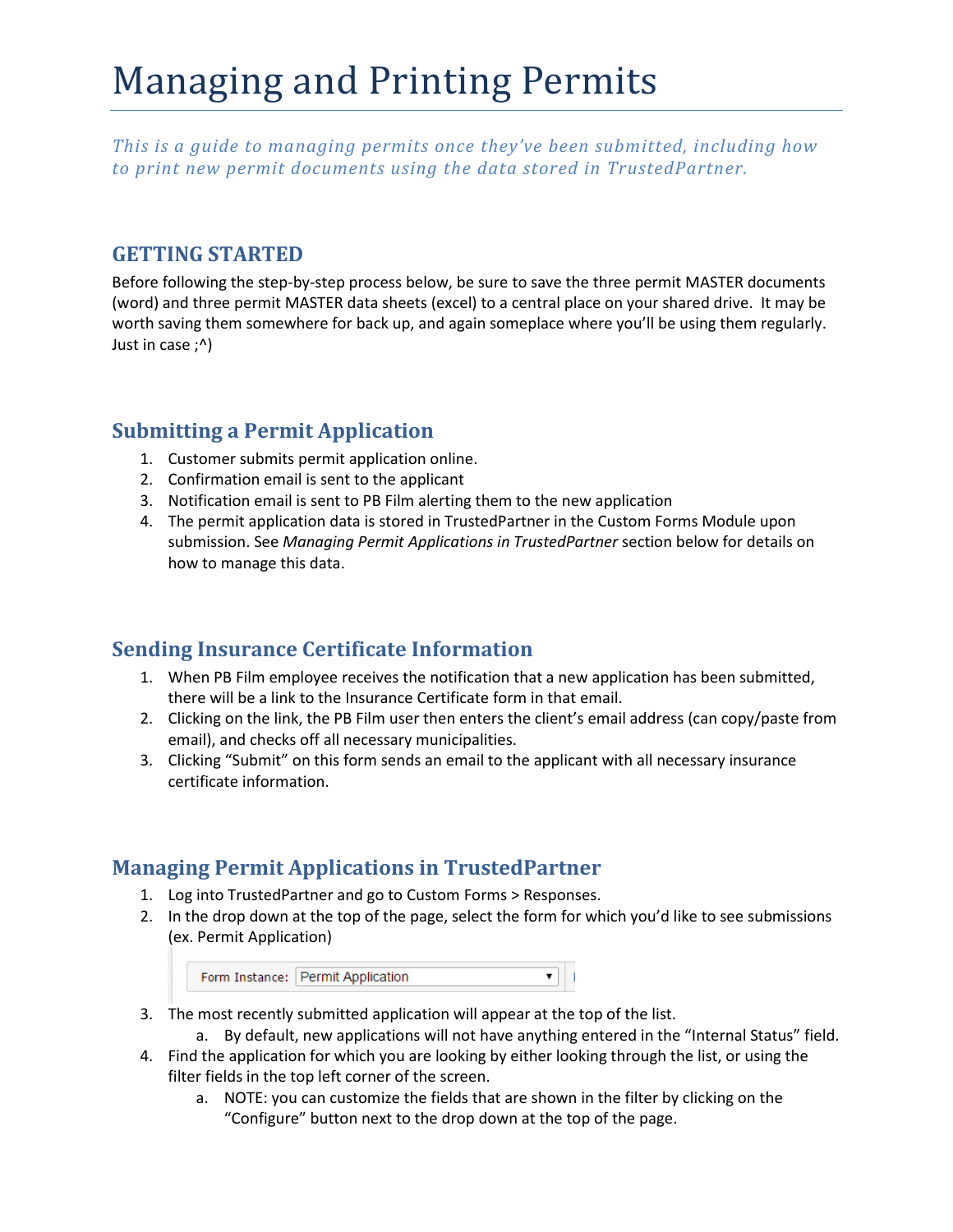| <b>Submitted Begin Date</b><br>當 |  |
|----------------------------------|--|
| <b>Submitted End Date</b>        |  |
| 僵<br><b>Permit Number</b>        |  |
| Project/Title                    |  |
| <b>Include Processed</b>         |  |
| Show All                         |  |
| <b>Include Archived</b>          |  |
| <b>Hide Archived</b>             |  |
| <b>Results/Page</b>              |  |
| 50                               |  |
| <b>Search</b>                    |  |

5. Once you've found the application you'd like to work on, click on the "edit" action icon for that application. It's the first icon & looks like a pencil and paper.



- 6. Upon opening the application for the first time, set the Internal Status to "Draft" and enter "DRAFT" into the Permit Number field.
	- a. This way, when you create the draft version of the permit document, that word appears until an actual permit number is assigned.
	- b. Once you're ready to assign a permit number, you'll just replace the word "DRAFT" with the number.
- 7. In this view, you can make any changes necessary right in the form fields. Doing so ensures you have all of the data in one place, and in a format that will be easily populated into the permit document.
	- a. Required fields are marked with an asterisk.
- 8. Once you've made your edits, click 'save'.
- 9. You can open and edit an application record as many times as you'd like.

## **Creating the Permit Document**

The process for creating the permit document is the same whether you're creating a draft or the final document.

#### **Pull the data**

- 1. Log in to TrustedPartner, and go to Custom Forms > Responses.
- 2. Select the appropriate permit from the drop down
- 3. Filter the list down to the one permit you want to print by putting the project name, or some other identifying data in the search filter.
- 4. Once the list page has only the permit you'd like to print, click the export button at the top of the page, next to the dropdown



- 5. In the export pop-up, choose the correct permit export from the dropdown at the top of the window, and click "export"
- 6. Open the excel file that was created.